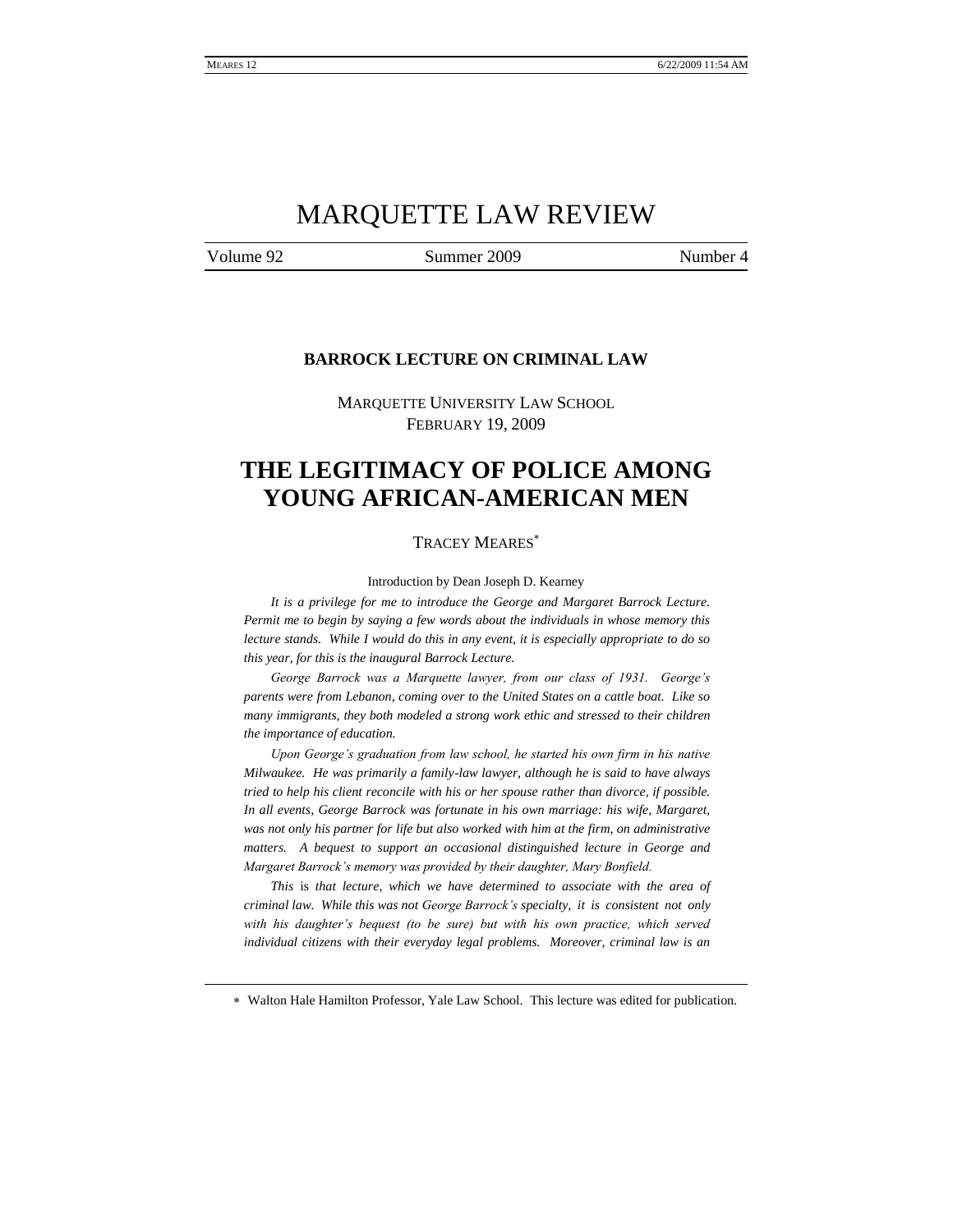*historic strength of Marquette University Law School, certainly insofar as our teaching and our graduates' practices are concerned. I am thus very pleased that this lecture series will occur in the area of criminal law.*

*And how fortunate we are that Tracey Meares, the Walton Hale Hamilton Professor at Yale Law School, has accepted the invitation, which Associate Dean Michael O'Hear extended on our behalf, to join us to deliver this inaugural Barrock Lecture. Professor Meares is among the nation's most innovative and influential criminal law scholars. Her work focuses on the immensely difficult and important problem of high crime rates in poor, urban, minority neighborhoods. Professor Meares's writings on this topic exemplify the very best of interdisciplinary legal scholarship, bringing to bear a deep understanding of sociological theory in an effort to help develop constructive, practical proposals for improving both legal doctrine and police practices.* 

*In particular, Professor Meares has called for a more flexible approach to constitutional rights that would give local communities more power to address their own crime problems, and she has called for police to develop different ways of engaging with the communities they serve. Her work thus defies categorization based on the simplistic, partisan labels that mark much of the public discourse on criminal procedure, such as "pro-defendant" or "pro-police." Indeed, it does nothing less than invite us to rethink our positions about crime and policing in the inner-city and to be open to innovative crime-control strategies that move beyond traditional deterrencebased approaches.* 

*Please join me in welcoming, to Marquette University Law School and Milwaukee, Professor Tracey Meares.*

Thank you, Dean Kearney, for your very generous introduction, and thank you, Professor O'Hear, for the Law School's invitation. I am so pleased to see all of you here. It is a pleasure to come to a city where there is such a diverse crowd interested in this very important issue. I am especially honored to be the first person asked to give the George and Margaret Barrock Lecture.

Let me begin with Bill Bratton, chief of the Los Angeles Police Department: he believes that police are the solution to the problem of race in America. Admittedly, this is a bit of an overstatement, but not much. In an interview with *Playboy* magazine in 2008, Bratton stated, "If we don't solve the race issue, we'll never solve the other issues. The police have traditionally been the flash point for so many of America's racial problems."

Many, if not most, of you would agree with the last part of Chief Bratton's statement. However, I'd like to engage with his first sentence: "If we don't solve the race issue, we'll never solve the other issues."<sup>2</sup> The "we" Bratton

<sup>1.</sup> Joe Domanick, *Saving Los Angeles*, PLAYBOY, Feb. 2008, at 71, 72.

<sup>2</sup>*. Id.*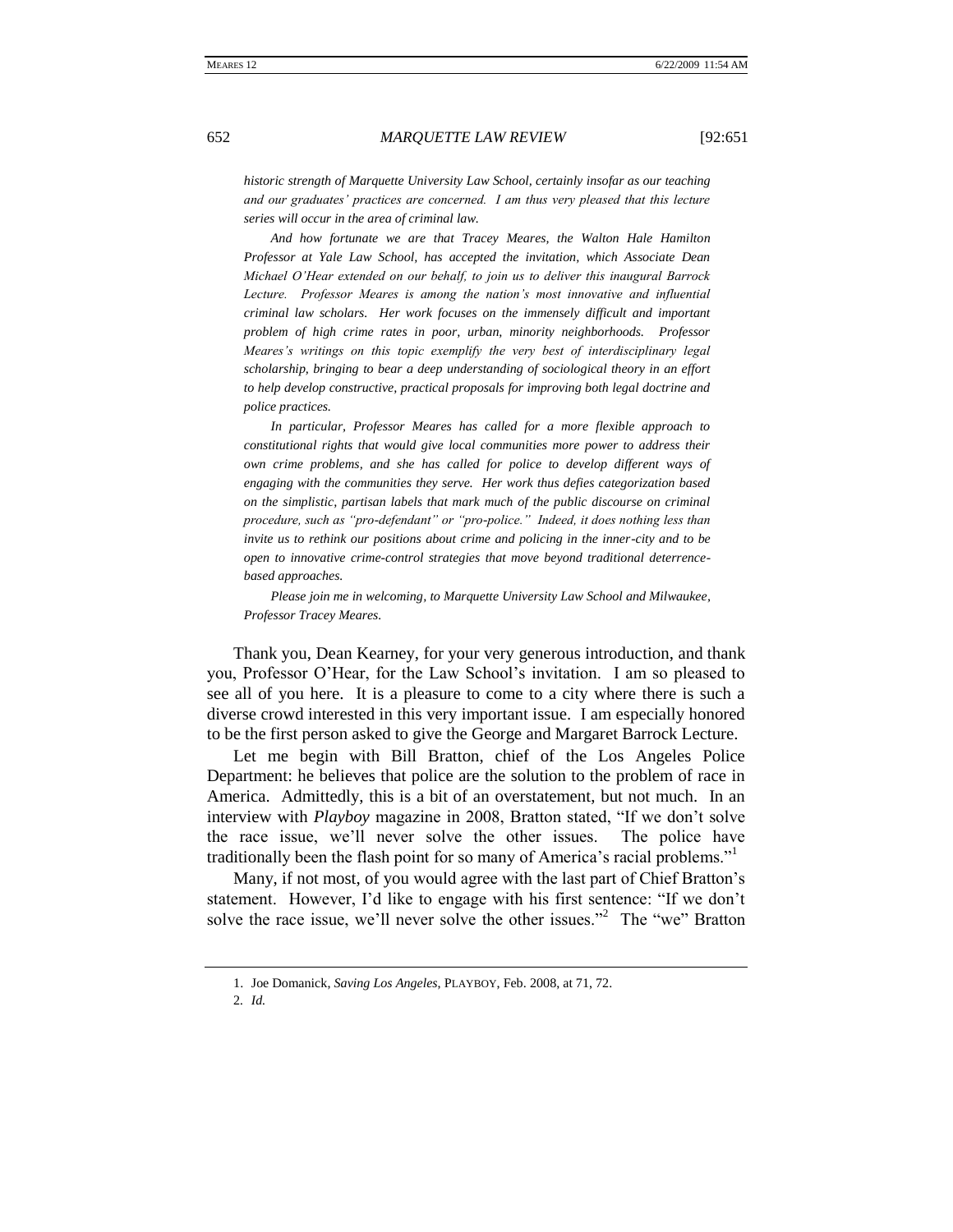was referring to in his statement is the police, and I'm quite sure that Bratton believes that policing agencies ought to set themselves to this task. I think he also believes that policing agencies have a good shot at making headway.

The question for this lecture is whether he is correct. Or, incorrect. Or, simply out there. In this inaugural George and Margaret Barrock Lecture, I plan to explore the answers to this question.

Here is a sketch of my argument: I shall begin with a description of the group at the heart of the matter—young, poorly educated, urban-dwelling African-American men. I will describe their entanglement in the various criminal justice systems of this nation, and I will discuss their prospects for succeeding in life along dimensions that most people would commonly agree constitute success. At the end of this section, I will suggest that the prevalence and intensity of criminal justice involvement among this group are relevant to—indeed, the very reasons why—Chief Bratton's assertion might, paradoxically, make some sense.

Next, I shall outline a vision of the kind of policing necessary to achieve Bratton's goal. I believe that the form of policing that has the potential to solve the "race issue" emphasizes process rather than outcomes and moral engagement as opposed to notions of criminal deterrence. The most important aspect of this type of policing is the notion of legitimacy—a term about which I shall try to explicate in some detail below.

Finally, I will say a little bit about both the prospects of policing to take this new path as well as the likelihood that the target group will accept it. Increasingly, there are promising signs that make me hopeful about the prospects for change. It is my hope that you will also be hopeful at this lecture's end.

So we begin.

When Chief Bratton points to solving the "race issue," I think he means to emphasize the specific as opposed to the general. It is not news to say that police agencies across this country have had more difficulty in achieving high levels of trust and positive engagement with African-Americans as a group no matter their age, gender, or socioeconomic status, as compared to other racial groups. Survey evidence is crystal clear regarding the gap between the levels of confidence that minority group members and whites have in police and the courts, $3$  and research notably shows that the more negative opinions of people of color are durable without regard to group members' specific experiences with legal authorities.<sup>4</sup> This point about specific experiences is, of course, a

<sup>3</sup>*. See* Richard R.W. Brooks & Haekyung Jeon-Slaughter, *Race, Income, and Perceptions of the U.S. Court System*, 19 BEHAV. SCI. & L. 249, 251 & n.7 (2001) (collecting cases).

<sup>4.</sup> Ronald Weitzer & Steven A. Tuch, *Race and Perceptions of Police Misconduct*, 51 SOC.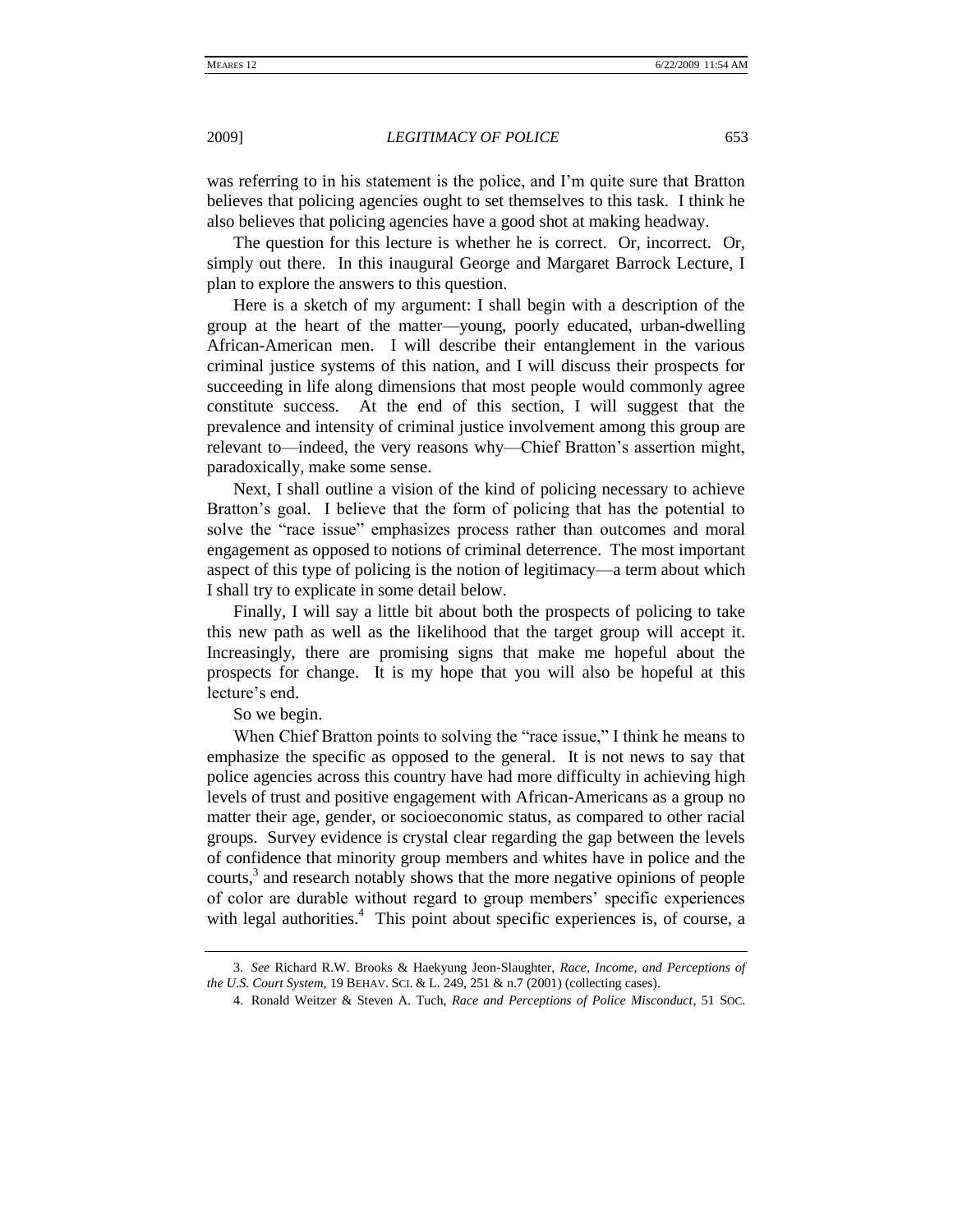critical one, because contact with police is not randomly distributed. Men have more contact with police than women.<sup>5</sup> The young have more contact with police than the old. $\overline{6}$  The poor have more contact with police than the rich, $\bar{7}$  and so on. But, whatever issue police have with African-Americans as a group, that issue is much more acute among the subgroup at risk of the most contact with police. No one is surprised to learn that black men have long faced a higher arrest probability than white men. What people might find surprising is the scale of that differential.

Recent research indicates that the likelihood of police contact (broadening the "contact" category to include stops) for African-American men in urban centers is much higher than for other groups.<sup>8</sup> For example, Jeffrey Fagan and his colleagues have estimated that the probability of being stopped by police for African-American men ages eighteen to nineteen residing in New York City in 2006 was between  $78\%$  and  $80\%$ . For youth a bit older, between eighteen and twenty-four, the probability ranged from 50% to 70%.<sup>10</sup> The corresponding probabilities for Hispanic males and non-Hispanic white males for the same time period were 35% and 45% and 10% and 13% respectively.<sup>11</sup> And in Los Angeles, my colleague Ian Ayres has found that per 10,000 residents per year, the black stop rate is 3,400 stops higher than the white stop rate. $^{12}$ 

The disproportionate involvement of African-American men in the criminal justice system just starts with police, but it doesn't end there. Anyone familiar with the Sentencing Project's Reports has heard the following numbers: In 1994, almost one in three black men between the ages

PROBS. 305, 307–08, 316–20 (2004); *see also* Wesley G. Skogan, *Assymetry in the Impact of Encounters with Police*, 16 POLICING & SOC'Y 99, 101 (2006).

<sup>5</sup>*. See* FED. BUREAU OF INVESTIGATION, U.S. DEP'T OF JUSTICE, CRIME IN THE UNITED STATES: 2007 tbl.8 (2008), *available at* http://www.fbi.gov/ucr/cius2007/arrests/index.html.

<sup>6</sup>*. See id.* at tbl.38.

<sup>7</sup>*. See generally, e.g*., Douglas A. Smith, *The Neighborhood Context of Police Behavior*, 8 CRIME & JUST. 313 (1986) (explaining that police often have a more visible presence in poor neighborhoods than wealthier ones).

<sup>8.</sup> Jeffrey Fagan, Amanda Geller, Garth Davies & Valerie West, *Street Stops and Broken Windows Revisited: The Demography and Logic of Proactive Policing in a Safe and Changing City*, *in* RACE, ETHNICITY AND POLICING (Michael White & Steven Rice eds.) (forthcoming 2009) (manuscript at 25, on file with author).

<sup>9</sup>*. Id.* (manuscript at 25–26, 39 tbl.14.4a).

<sup>10</sup>*. Id.* (manuscript at 25–26, 39 tbl.14.4b).

<sup>11</sup>*. See id.* (manuscript at 25–26, 39 tbl.14.4c & tbl.14.4d). The estimate varies depending on assumptions about the number of persons stopped more than once, and the total number of stops that are repeat stops.

<sup>12.</sup> Ian Ayres, *Racial Profiling in L.A.: The Numbers Don't Lie*, L.A. TIMES, Oct. 23, 2008, at A27.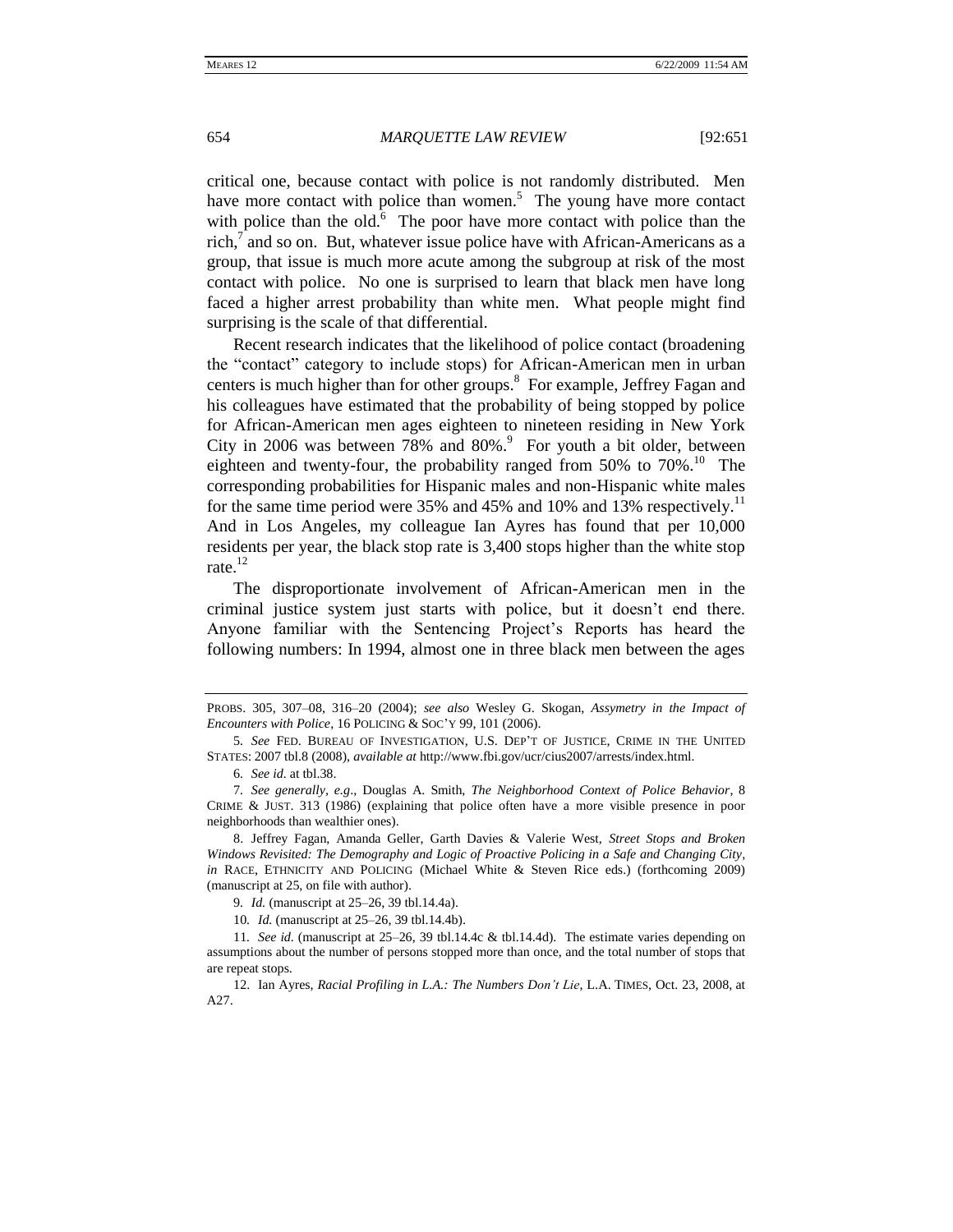of twenty and twenty-nine was under correctional supervision (prison, jail, probation, or parole), up from fewer than one in four in 1990.<sup>13</sup> The African-American rate is more than four times that of similarly aged white men.<sup>14</sup> Drilling down, the numbers become even more shocking. Bruce Western, a sociologist at Harvard University, has calculated the likelihood that men from different demographic groups would go to prison by age thirty-five. Focusing on men without a high school degree, Western demonstrates that one in nine white men born between 1965 and 1969 would go to prison by age thirtyfive.<sup>15</sup> That's not a small number, and it is a definite marker of the trend toward expanding the scope of imprisonment in the United States. Still, the number is significantly less than the rate black male high school dropouts in the same cohort faced at the end of the 1990s. A black male high school dropout born between 1965 and 1969 had nearly a 60% chance of going to prison by the end of the last decade.<sup>16</sup>

This means that for certain men—black men without a high school degree—imprisonment is *modal* in statistical terms. In everyday language, it is *normal*. For these men, going to prison is an ordinary life experience along one's life course trajectory, just like graduation, marriage, a first job, or having children is for everybody else.<sup>17</sup>

Note my emphasis on "certain men." Western claims that the racial disparity of imprisonment hasn't changed over the last thirty years. What has changed is the profound increase in imprisonment among a certain group of black men—those without a high school education.<sup>18</sup> It should go without saying that if imprisonment is modal among this group, then so contact with the police must be.

Chief Bratton's statement—or challenge, if you will—is relevant to these dismal figures. At base, Bratton argues that the police have a unique opportunity to make a difference in the lives of the young men I've just spoken about, and I think he is right. Police officers are members of the government agency with which poorly educated, young African-American men as a group of people are likely to have the most contact outside of public school officials.<sup>19</sup> It is true that police officers provide young African-

<sup>13.</sup> MARC MAUER & TRACY HULING, YOUNG BLACK AMERICANS AND THE CRIMINAL JUSTICE SYSTEM: FIVE YEARS LATER 3 (1995).

<sup>14</sup>*. Id.*

<sup>15.</sup> BRUCE WESTERN, PUNISHMENT AND INEQUALITY IN AMERICA 26 (2006).

<sup>16</sup>*. Id.*

<sup>17</sup>*. Id.* at 28.

<sup>18.</sup> Interview by Elizabeth Henderson with Bruce Western (Dec. 5, 2006) (transcript available at http://www.prospect.org/cs/articles?articleId=12277).

<sup>19.</sup> Recall that by definition we are talking about people who are disengaged from schools.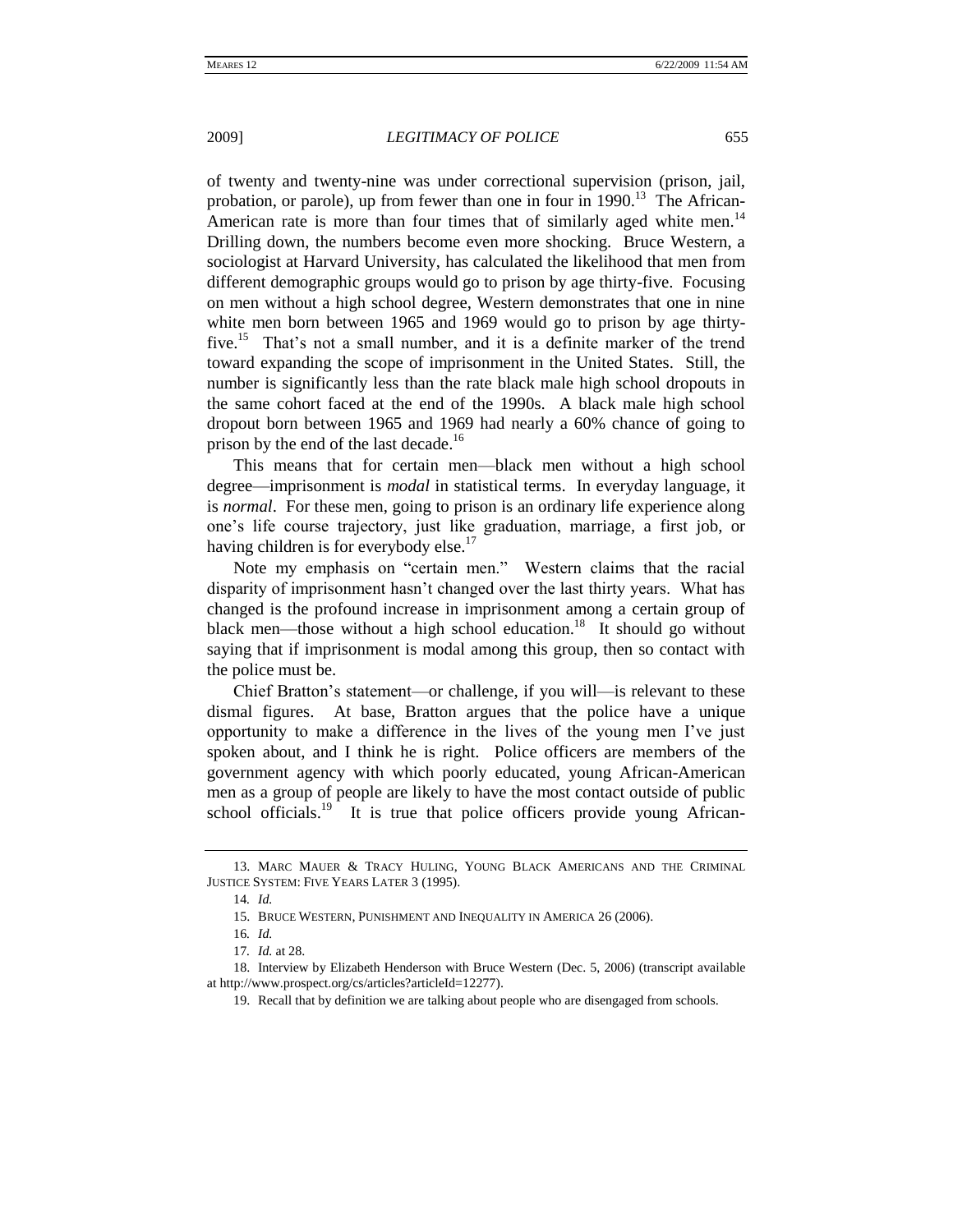American men with many (perhaps too many) opportunities to shape negative opinions of law enforcement. However, this observation leads to the prospect of its opposite. Police officers as state officials have more opportunities than most state agents to make a positive difference.

It is easy to criticize this point by relying on the many instances in which police have not gotten it right and have made situations worse. Examples are legion, and the fact that they can be referenced by name underscores the point.<sup>20</sup> I am heartened, however, by the research highlighted in a recent paper by my colleagues and coauthors, Tom Tyler and Jeffrey Fagan.<sup>21</sup> Tyler and Fagan's research contradicts that of other prominent police researchers such as Wesley Skogan, who claims that negative experiences that folks have with the police hurt public evaluations of police a great deal, while positive experiences do little to improve them.<sup>22</sup> There is nothing surprising about Skogan's first conclusion; rather, it is the second that the Tyler and Fagan work undermines.

Tyler and Fagan demonstrate, through a very clever research design that allows them to determine causal connections between the experiences that people have with the police and their later judgments of police legitimacy, that positive experiences do indeed lead to positive evaluations of police legitimacy at a later date.<sup>23</sup> Importantly, their findings hold even when the relevant experience the respondent had with the police led to a negative outcome.<sup>24</sup>

It might seem strange, or even bizarre, to say that one could have both a positive experience and a negative outcome, but there is a psychological theory that helps to make the point more clear. That theory is centered on the notion of legitimacy, and to explain what it means, it is useful to ask the following question: Why do people obey the law?

Many people believe that people obey the law because they fear the consequences of failing to do so. The theory is simple and lies in deterrence theory. Deterrence theorists believe that people rationally maximize their utility and shape their behavior in response to incentives and penalties in the criminal code.<sup>25</sup> If the cost of breaking the law becomes high enough because

<sup>20.</sup> Consider Rodney King, Abner Louima, Amadou Diallo, and Sean Bell.

<sup>21.</sup> Tom R. Tyler & Jeffrey Fagan, *Legitimacy and Cooperation: Why Do People Help the Police Fight Crime in their Communities?*, 6 OHIO ST. J. CRIM. L. 231 (2008).

<sup>22.</sup> Wesley G. Skogan, *Assymetry in the Impact of Encounters with Police*, 16 POLICING & SOC'Y 99, 100 (2008).

<sup>23.</sup> Tyler & Fagan, *supra* note 21, at 255–56.

<sup>24</sup>*. Id.* at 256.

<sup>25</sup>*. See* WESTERN, *supra* note 15, at 177–79.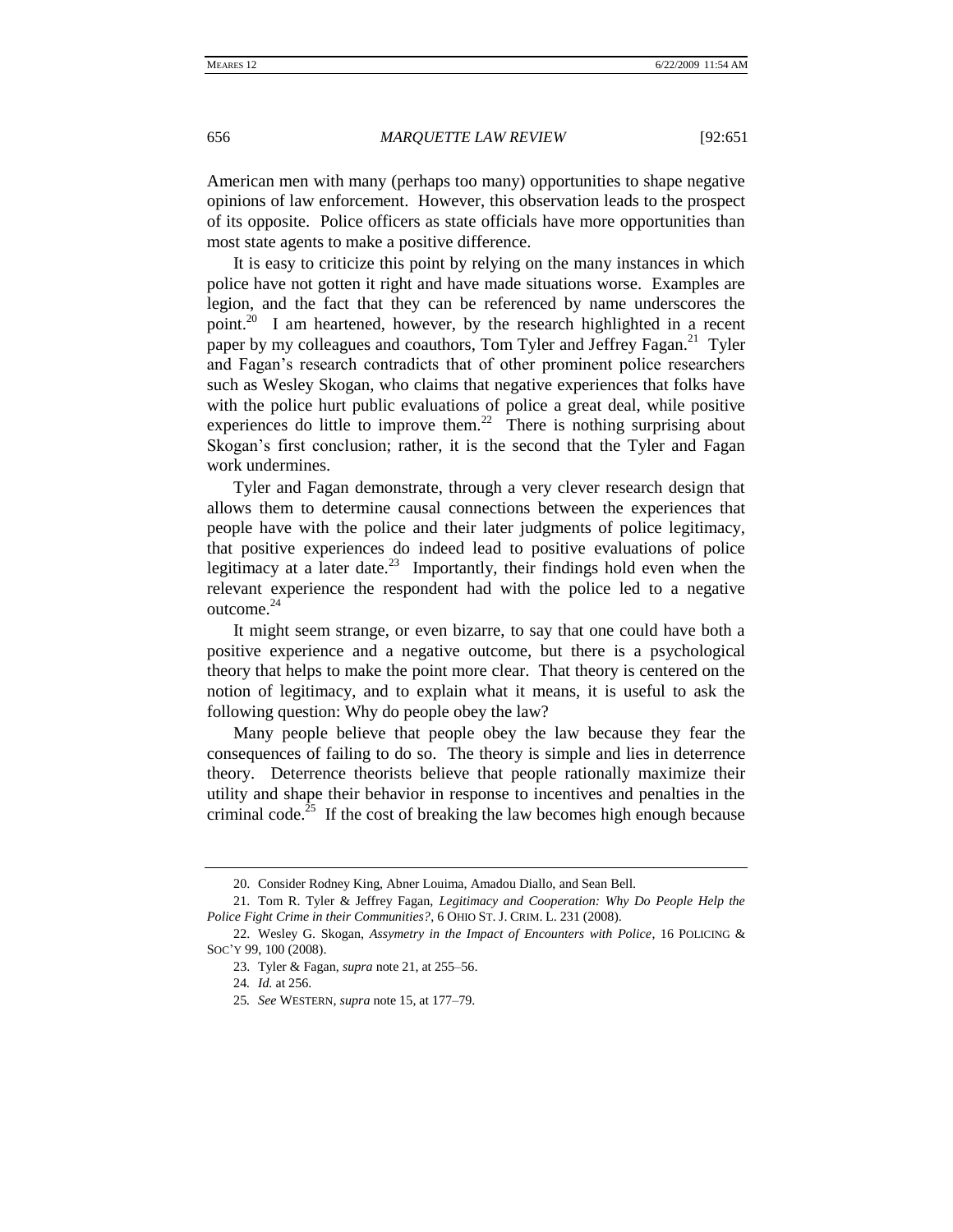sentences are long, or because the likelihood of getting caught increases, then, the theory goes, people will choose to obey rather than break the law.<sup>26</sup>

Social psychologists have offered a different view—one that will likely resonate with people. Social psychologists point to normative bases for compliance rather than instrumental ones, and they have connected voluntary compliance with the law to the fact that individuals believe that the law is "just" or that the authority enforcing the law has the right to do so.<sup>27</sup> These factors are considered normative; individuals respond to them differently from the way they respond to rewards and punishments. $28$  In contrast to the individual who complies with the law because she is responding to externally imposed punishments, the individual who complies for normative reasons does so because she feels an *internal* obligation.<sup>29</sup> It is "[t]he suggestion that citizens will voluntarily act against their self-interest [that] is the key to the social value of normative influences."<sup>30</sup>

Compliance that flows from one's belief that a law is just is different from compliance that follows a belief that authorities have the right to dictate proper behavior, even though both of these categories for compliance are normative. $31$  Psychologist Tom Tyler refers to reasons for compliance situated within the former category as morality-based, and he calls the latter category of reasons for compliance legitimacy-based.<sup>32</sup> Although research suggests morality to be the more powerful of the normative reasons for compliance, $33$  I focus here on legitimacy for three reasons. First, legitimacy, an amalgamation of perceptions that individuals hold regarding the law and authorities that enforce it, is in the government's control in contrast to the development of personal morality. $34$  Second, there are legal constraints on what may be the most effective methods for government to utilize in shaping personal morality of citizens.<sup>35</sup> Third, and perhaps most important, legitimacy

<sup>26</sup>*. See id.*

<sup>27</sup>*. See, e.g*., TOM R. TYLER, WHY PEOPLE OBEY THE LAW 3–4 (1990).

<sup>28</sup>*. Id.* at 24.

<sup>29</sup>*. Id*.

<sup>30</sup>*. Id*.

<sup>31</sup>*. See id*. at 4.

<sup>32</sup>*. See id*.

<sup>33</sup>*. See id*. at 57–64 (showing that regression analyses indicate that among deterrence, peer disapproval, personal morality, and legitimacy, personal morality is most strongly correlated with compliance).

<sup>34.</sup> This is not to say that governmental authorities have no influence over the development of an individual's morality, and schools are an obvious location of government-based influence on the development of childhood and adolescent morality.

<sup>35.</sup> For example, one potentially very effective state inculcation of morality (that also happens to favor the state) could be the codification of *Romans* 13:1–2, which states: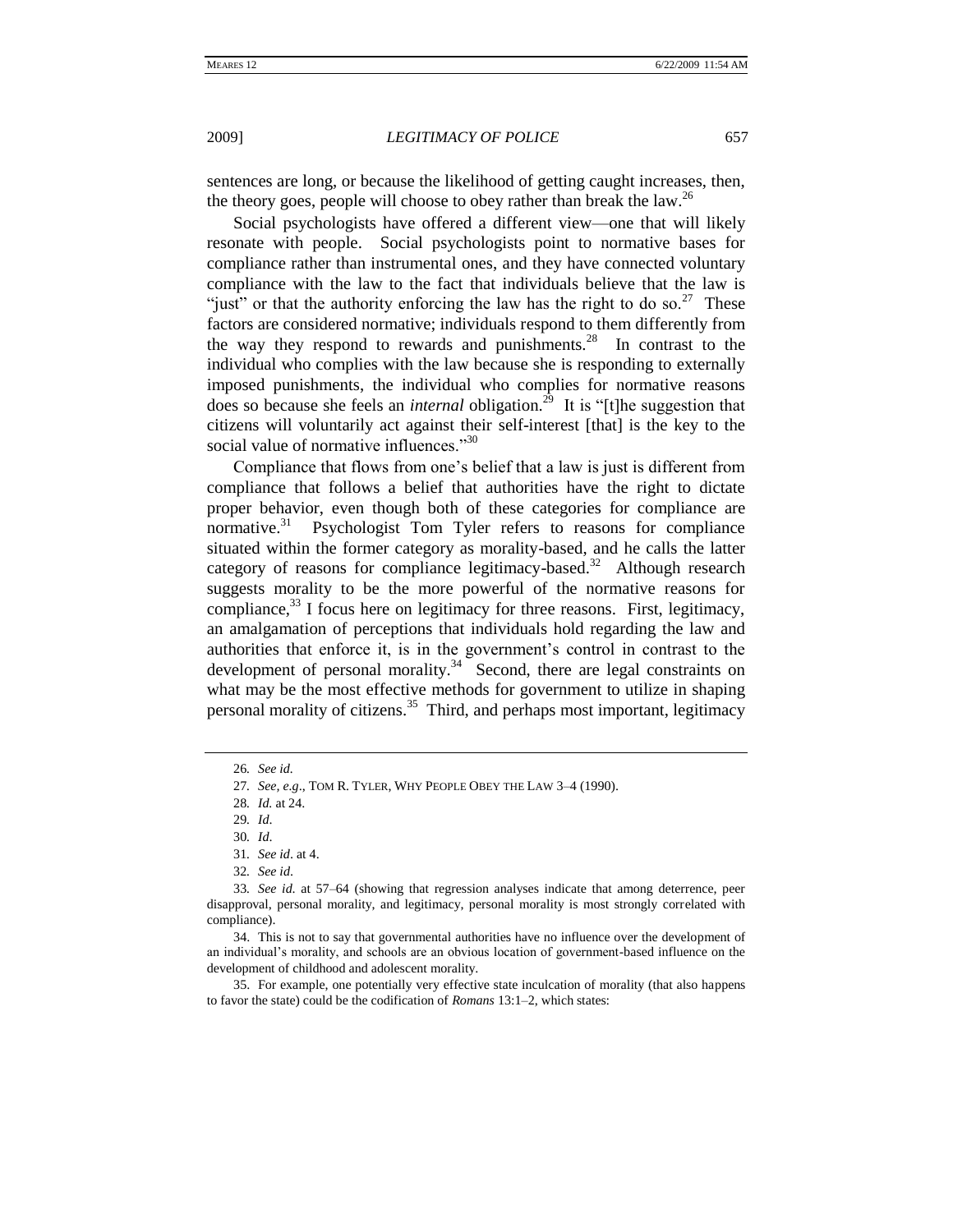is a more stable basis for voluntary compliance than is personal morality—at least from the government's perspective. While greater legitimacy translates into more compliance whether or not compliance is in the personal interest of an individual, one's personal moral schedule may or may not be in line with authoritative dictates.<sup>36</sup>

The next logical question is to ask what it means to say that people will comply because they believe an authority has the right to dictate to them proper behavior. This is the essence of legitimacy. Social psychologists have helpfully tied together an explanation of governmental legitimacy to thought processes that people undertake when evaluating official behavior and  $\arctan^{37}$  For example, Allan Lind and Tom Tyler argue that processes that lead up to an outcome are important indicators to individuals about how the authority in question views the group to which the evaluator perceives herself belonging.<sup>38</sup> Procedures that all parties regard as fair facilitate positive relations among group members and preserve the fabric of society even in the face of conflicts of interest that exist in any group whose members have different preference structures and different beliefs concerning how the group should manage its affairs.<sup>39</sup> Putting this point another way, procedures might be considered more "trait-like"<sup>40</sup> than outcomes, which are variable, or which may be extremely indeterminate in a particular case. While it may not be obvious how a particular case should come out, it is almost always clear how parties should proceed and be treated in that particular case.

> Everyone must submit himself to the governing authorities, for there is no authority except that which God has established. The authorities that exist have been established by God. Consequently, he who rebels against the authority is rebelling against what God has instituted, and those who do so will bring judgment on themselves.

This move would obviously contradict the strictures against state establishment of religion found in the First Amendment to the United States Constitution.

36*. See* TYLER, *supra* note 27, at 4 (using the example of the war in Vietnam and explaining that those who believed in the legitimacy of government fought in the war regardless of their beliefs in favor of or against the conflict, while others who did not believe in the morality of the war illegally dodged the draft).

37*. See* E. ALLAN LIND & TOM R. TYLER, THE SOCIAL PSYCHOLOGY OF PROCEDURAL JUSTICE 230–41 (1988) (developing the group value model to explain instances in which people confer legitimacy even when outcomes do not accrue to their benefit).

40*. See* Joel Brockner & Phyllis Siegel, *Understanding the Interaction Between Procedural and Distributive Justice: The Role of Trust*, in TRUST IN ORGANIZATIONS: FRONTIERS OF THEORY AND RESEARCH 390, 404 (Roderick M. Kramer & Tom R. Tyler eds., 1995).

<sup>38</sup>*. See id.*

<sup>39</sup>*. See id.*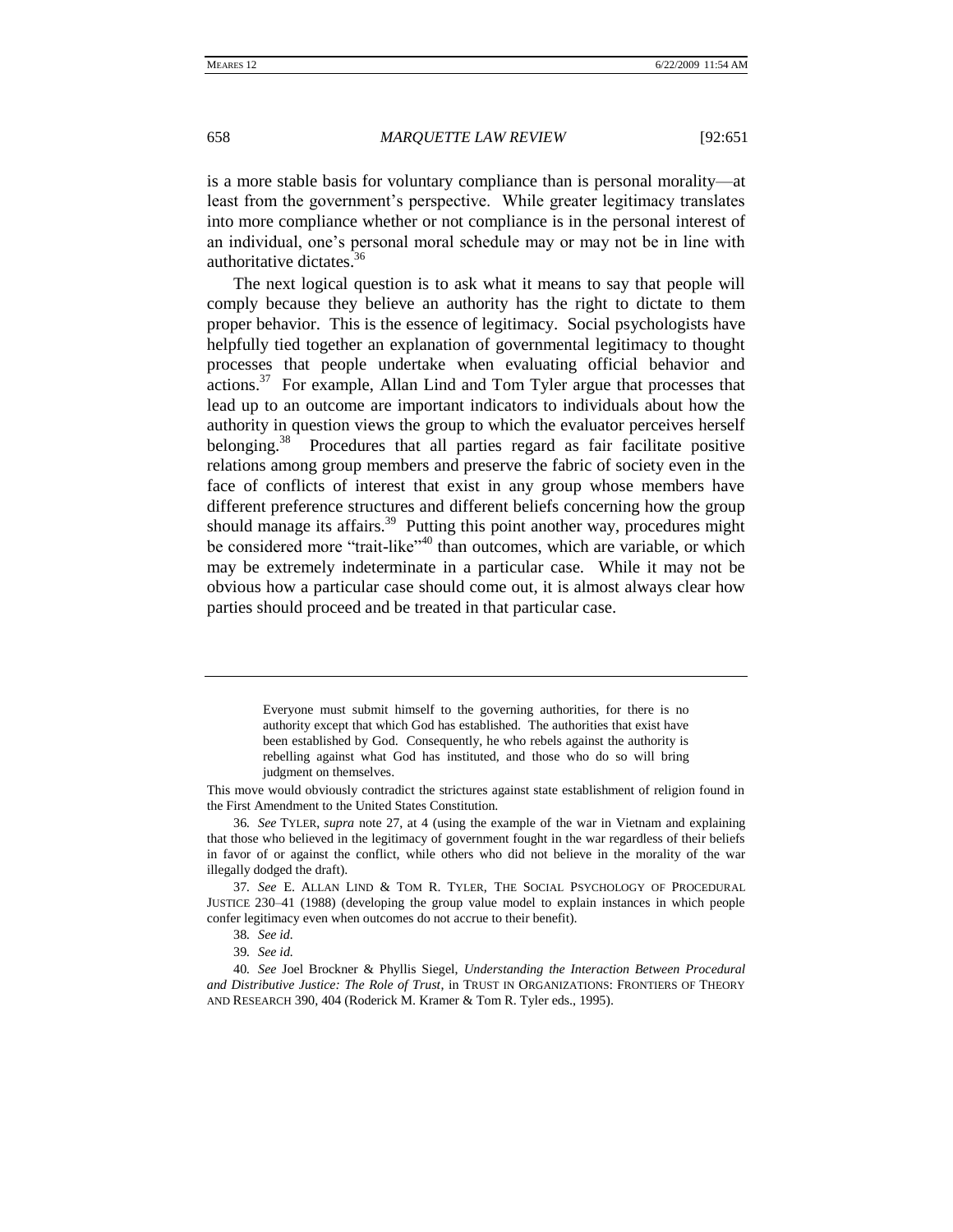Lind and Tyler call this approach the group value model of procedural justice, $4<sup>1</sup>$  and the approach is a central aspect of their view of legitimacy-based compliance. They also offer views regarding how people connect their treatment by government officials to assessments of social value. Individuals focus on three factors: standing, neutrality, and trust. $42$  By *standing*, researchers are referring to indications that the authority recognizes an individual's status and membership in a valued group, such as polite treatment and treatment that accords dignity and respect, such as concern for rights.<sup>43</sup> *Neutrality* refers to indications to the perceiver that she is not being made to feel less worthy than others because an authority's bias, discrimination, or incompetence.<sup> $44$ </sup> And *trust* refers to the extent to which a perceiver believes that the authority in question will act fairly and benevolently in the future.<sup>45</sup> Of course, individuals making assessments do not disaggregate them in terms of these factors; rather, they come to conclusions regarding authorities by considering information that is *relevant* to these factors.

Importantly—indeed, critically—for our purposes, the empirical evidence is quite persuasive: These legitimacy factors matter more toward compliance than instrumental factors, such as sanctions imposed by authorities on individuals who fail to follow the law or private rules.<sup>46</sup> For example, in a study designed to test compliance directly, Tyler used regression analyses to test the relative impact on the compliance of respondents of legitimacy, public deterrence, peer disapproval, and personal morality.<sup>47</sup> He found that the regression estimate for legitimacy on compliance was about five times greater than the estimate for deterrence.<sup>48</sup> Other studies exploring the relationship between legitimacy and behavior related to compliance, such as acceptance of arbitration awards $49$  and decision acceptance and rule following in business settings,<sup>50</sup> have found that legitimacy has a profound impact on behavior.

<sup>41</sup>*. See* LIND & TYLER, *supra* note 37, at 230–41.

<sup>42.</sup> Tom R. Tyler & E. Allan Lind, *A Relational Model of Authority in Groups*, 25 ADVANCES IN EXPERIMENTAL SOC. PSYCHOL. 115, 158–59 (1992).

<sup>43</sup>*. See id*. at 153 (collecting studies); *see also* Tom R. Tyler, *What Is Procedural Justice?: Criteria Used By Citizens to Assess the Fairness of Legal Procedures*, 22 LAW & SOC'Y REV. 103, 129 (1988) (discussing the importance of recognition of citizen's rights).

<sup>44.</sup> Tyler & Lind, *supra* note 42, at 157**.**

<sup>45</sup>*. See* Tom R. Tyler, *Trust and Democratic Governance*, *in* TRUST AND GOVERNANCE 269, 269–70 (Valerie Braithwaite & Margaret Levi eds., 1998).

<sup>46.</sup> TYLER, *supra* note 27, at 4.

<sup>47</sup>*. Id.* at 59 tbl.5.1.

<sup>48.</sup> Specifically, the regression estimates are .11\*\* for legitimacy and .02 (not significant) for deterrence. *Id.* Both of these estimates of reliability were adjusted. To put these estimates in perspective, note that the estimates for the impact of age and sex on compliance are .24\*\*\* and .26\*\*\*, respectively. *Id*.

<sup>49</sup>*. See generally* ROBERT J. MACCOUN, E. ALLAN LIND, DEBORAH R. HENSLER, DAVID L.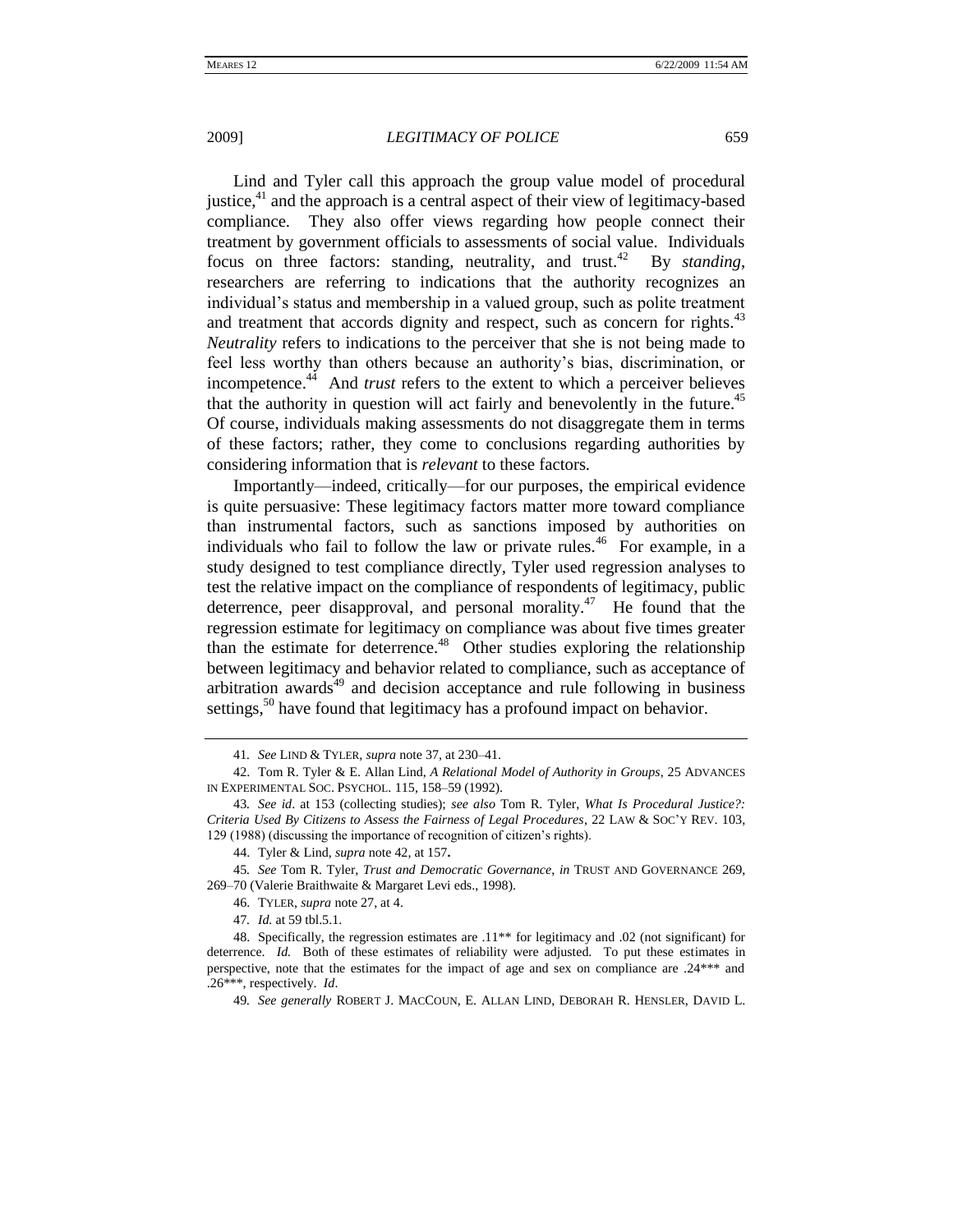It is also important (and critical) to see that the research does *not* imply that instrumental means of producing compliance have no effect. In each of the studies cited here, deterrence or outcome-based judgments influenced compliance or related behavior in some way. Still, the work suggests that legitimacy is typically more important to compliance than instrumental reasons. It should be clear, then, that a legitimacy-based law enforcement policy necessarily will make relevant those who are typically considered law breakers, as well as those who are not. A legitimacy-based program of law enforcement will focus more on persuasion than it will focus on punishment. And to achieve persuasion, authorities will have to pay attention to the creation of the necessary social capital that engenders trust relationships between governors and the governed. Such trust cannot be created simply by emphasizing rewards and punishments, for those strategies assume that all individuals care about is the "bottom line"—an assumption that is contrary to the theory of procedural justice and much empirical evidence. In fact, an assumption that compliance is typically created only by threats of coercion backed up with punishment is fundamentally inconsistent with trust, for such a stance assumes that individuals cannot be counted to defer. This approach emphasizes a space rather than a bond between the state and its citizens.

I would like to point to two examples of law enforcement policy to motivate this theory. The first example is more of a re-entry strategy than it is a policing approach, but it is still instructive. The second example is more squarely policing, but it, too, involves multiple agencies. Notably, both strategies feature what I have called moral engagement as opposed to notions of criminal deterrence. And, both heavily implicate governmental legitimacy.

Chicago has recently experienced a steep drop in homicide and other violent crime since 1999. Indeed, if one examines the highest crime communities on the city's high-poverty west side, one would observe a 37% drop in the quarterly homicide rate between 1999 and 2006.<sup>51</sup> While

51*. See* Andrew V. Papachristos, Tracey L. Meares & Jeffrey Fagan, *Attention Felons:* 

BRYANT & PATRICIA A. EBENER, ALTERNATIVE ADJUDICATION: AN EVALUATION OF THE NEW JERSEY AUTOMOBILE ARBITRATION PROGRAM (1988) (finding that the probability of litigants in cases involving auto claims in New Jersey courts accepting arbitrators' awards correlated with legitimacy and outcome favorability); E. Allan Lind, Carol T. Kulik, Maureen Ambrose & Maria deVera Park, *Outcome and Process Concerns in Organizational Dispute Resolution* (Am. Bar Found., Working Paper No. 9109, 1991) (finding that the decisions of parties to accept or reject arbitration awards were strongly related to procedural justice (legitimacy) judgments and that outcome favorability judgments operated only through procedural justice judgments).

<sup>50</sup>*. See generally* P. Christopher Earley & E. Allan Lind, *Procedural Justice and Participation in Task Selection: The Role of Control in Mediating Justice Judgments*, 52 J. PERSONALITY & SOC. PSYCHOL. 1148 (1987) (examining the influence of the fairness of task assignment procedures on individual's acceptance of assignments and finding acceptance influenced by procedural justice measures).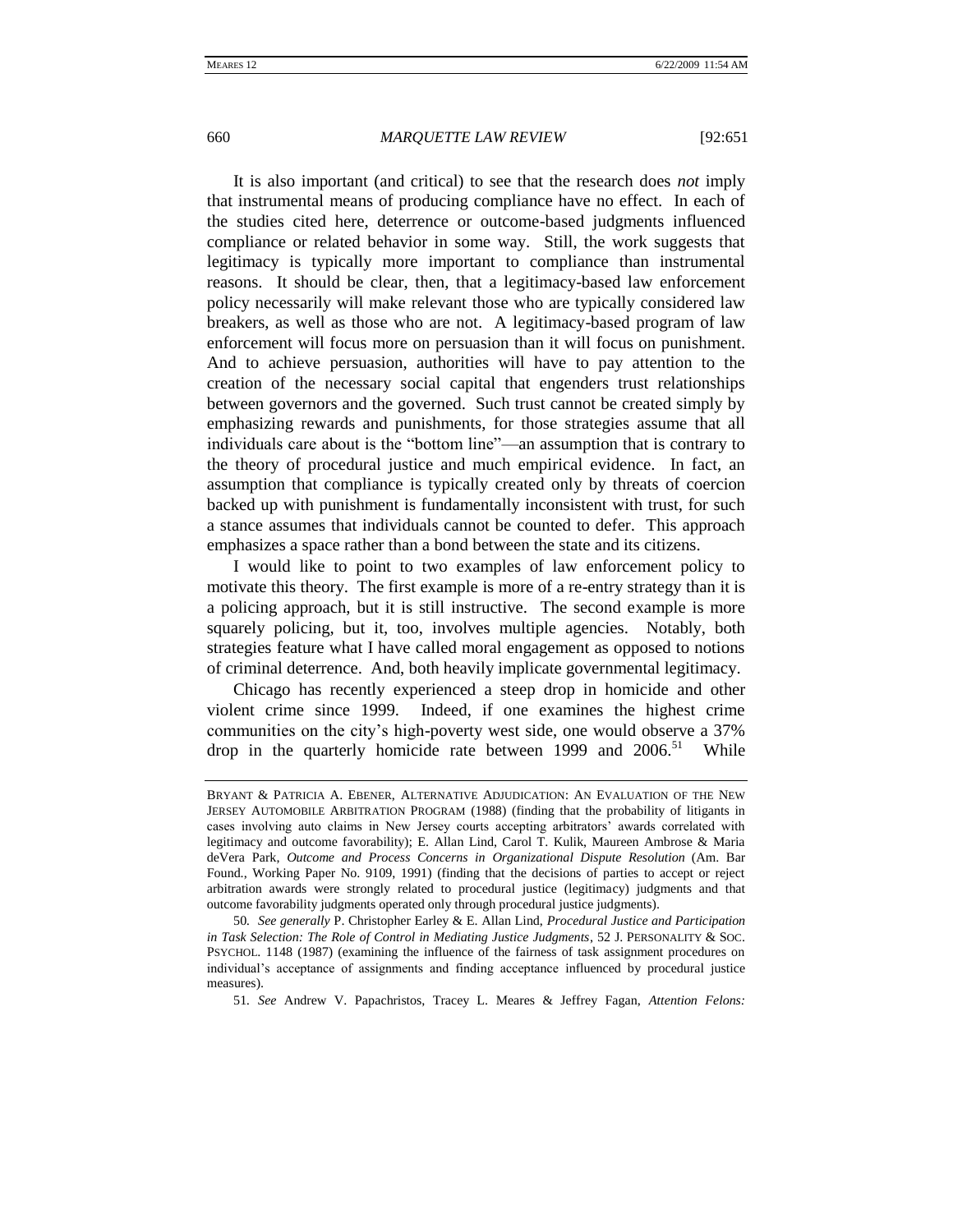researchers are beginning to examine several competing and complementary factors responsible for the drop in Chicago's murder rate, one influential program, Project Safe Neighborhoods (PSN), may be a major contributing factor.

PSN is a billion-dollar federal program designed to promote innovative gun-crime reduction strategies throughout the nation.<sup>52</sup> In Chicago, PSN has meant the formation of a multiagency task force that includes members from law enforcement and local community agencies.<sup>53</sup> Since May 2002, the PSN task force has met on a monthly basis to devise gun violence reduction strategies for targeted police districts with high rates of gun violence.<sup>54</sup> PSN Chicago utilizes several coordinated strategies that rely on traditional law enforcement as well as recent developments in the realms of restorative and procedural justice. $55$  This essay focuses on one strategy—Offender Notification Forums (Forums).

The PSN team also believed, consistent with theories of legitimacy detailed above, that the key to changing patterns of gun crime lies in altering the normative beliefs of gun users themselves.<sup>56</sup> Keeping these principles in mind and considering other successful programs implemented in Boston, $57$  the PSN team crafted its most innovative strategy, the Forums.<sup>58</sup> Offenders in the target neighborhood with a history of gun violence and gang participation who were recently assigned to parole or probation are requested to attend a Forum hosted by the PSN team.<sup>59</sup> The Forums are hour-long, round-table style meetings in which approximately twenty offenders sit around a table with representatives from state and local law enforcement, community

*Evaluating Project Safe Neighborhoods in Chicago*, 4 J. EMP. L. STUD. 223, 254 (2007). Much of the material following this note is taken from this article.

<sup>52</sup>*. Id.* at 225.

<sup>53. &</sup>quot;Participating members include representatives from the Chicago Police Department, the Cook County State's Attorney's Office, the Illinois Department of Correction, the Cook County Department of Probation, the U.S. Attorney's Office for the Northern District of Illinois, the City of Chicago Corporation Counsel, the Chicago Alternative Policing Strategy, the Chicago Crime Commission, and more than 12 community-based organizations." *Id.* at 229.

<sup>54</sup>*. Id.*

<sup>55</sup>*. Id.* at 230–31. Other Chicago PSN strategies include: multiagency case review, specialized federal and local gun enforcement teams, school based gun-violence education programs, media outreach efforts, and officer training programs. For a review of these and other PSN initiatives, see *id.* at 231–33.

<sup>56</sup>*. See id*. at 237.

<sup>57</sup>*. See* Anthony A. Braga, David M. Kennedy, Elin J. Waring & Anne Morrison Piehl, *Problem-Oriented Policing, Deterrence, and Youth Violence: An Evaluation of Boston's Operation Ceasefire*, 38 J. RES. CRIME & DELINQ. 195, 198, 220 (2000).

<sup>58.</sup> Papachristos, Meares & Fagan, *supra* note 51, at 231.

<sup>59</sup>*. Id.*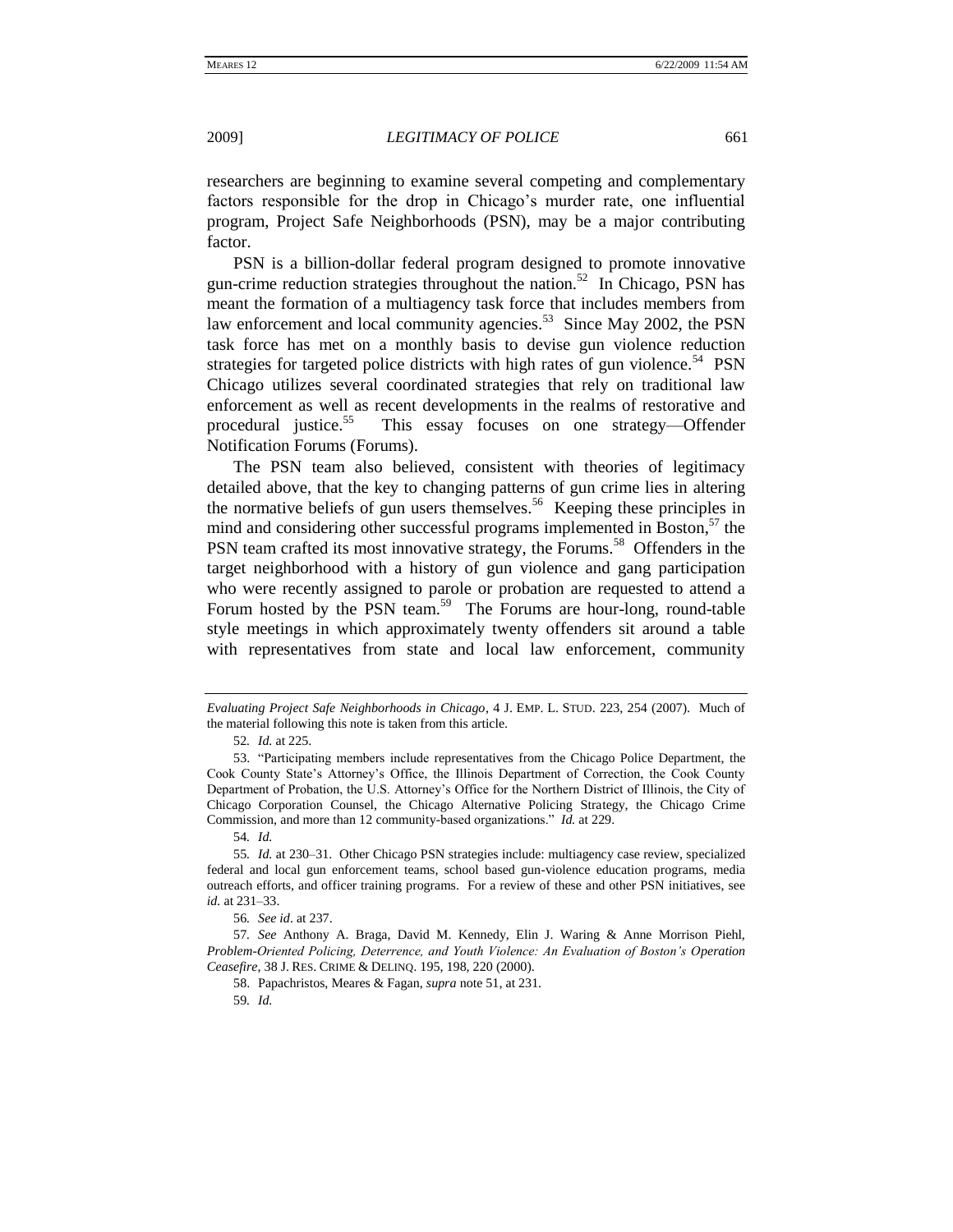representatives, and various service providers. $60$  Informal conversations with attendees after the conclusion of meetings often last an additional hour and lead to more intimate follow-up and service provision.<sup>61</sup> The meetings take place in a location of civic importance (such as a local park, library, or school) and are designed to be egalitarian in nature, meaning that offenders sit at the same table as all other Forum participants, rather than as passive audience members. $62$ 

The content of the meeting is designed to stress to offenders the *consequences*, should they choose to pick up a gun, as well as the *choices* they have to make to ensure that they do not reoffend.<sup>63</sup> The meeting is divided into three different segments. $64$  First, law enforcement agencies openly discuss the targeted PSN enforcement efforts, giving examples of cases that have occurred *within* the offenders' neighborhoods.<sup>65</sup> Many times, the Forum attendees are familiar with the defendants. $66$  The point of the first segment is to explain in very specific terms the consequences of gun offending for both the individual and his neighborhood. $67$  The second segment of the Forum entails a presentation by an ex-offender who has successfully stayed away from a life of offending for several years.<sup>68</sup> The ex-offender talks about how he has been able to stay away from a life of crime using poignant examples from his own experiences.<sup>69</sup> The speaker's message stresses the seriousness of the current levels of violence in the community, the problems of intraracial violence, the truth about gang life (including its meager financial rewards to most of its gang members), the troubles offenders face when looking for work, and the seriousness of the PSN enforcement efforts.<sup>70</sup> The final segment of the Forum stresses the choices offenders can make to avoid reoffending.<sup>71</sup> This entails a series of conversations with service providers, community agencies, and employers from the offenders' own neighborhoods.<sup>72</sup> "Programs include substance abuse assistance, temporary shelter, job training, mentorship and union training, education and GED

60*. Id.* at 231–32.

- 62*. Id.* at 237.
- 63*. Id.* at 231–32.
- 64*. Id.* at 231.
- 65*. Id.* at 231–32.
- 66*. Id.* at 232.
- 67*. See id.* at 231–32.
- 68*. Id.* at 232.
- 69*. Id.*
- 70*. Id.*
- 71*. Id.* 72*. Id.*

<sup>61</sup>*. Id.* at 232.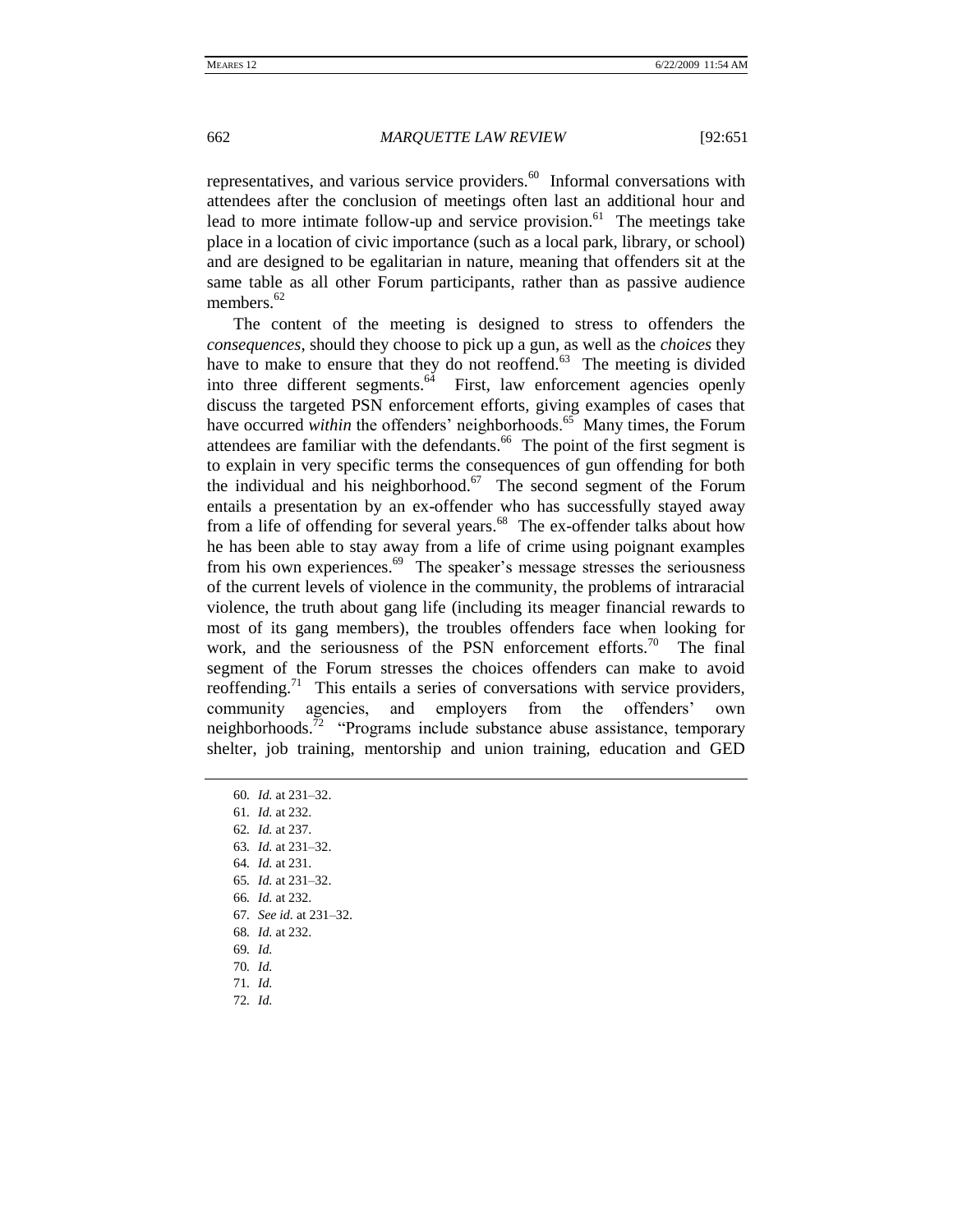courses, and behavior counseling."<sup>73</sup> Often several local employers attend and instruct attendees on the necessary steps to gain employment with their  $firms.<sup>74</sup>$ 

We used a quasi-experimental design to evaluate the impact of PSN strategies on neighborhood-level crime rates and individual rates of reoffending.<sup>75</sup> PSN appears to have been remarkably effective in reducing neighborhood crime rates. There were dramatic reductions in homicide in the PSN districts as compared to control areas and the city as a whole. More specifically, there was an approximately 37% decrease in monthly homicide rate after the start of the program as compared to the preceding three years.<sup>76</sup> Furthermore, that decrease is significantly larger than the city as a whole—in fact, if one considers the PSN areas separately from the city, nearly all of the decline in the city's homicide can be associated with the drop in the PSN areas.<sup>77</sup>

Neighborhood-level analysis also demonstrates the relative impact of the various PSN enforcement and community efforts. Increased federal prosecutions and the number of guns recovered by the gun teams were correlated with declining neighborhood-level homicide rates—namely, more federal prosecutions and getting more guns off of the street are associated with a small portion of the observed drop in homicides in the PSN neighborhoods.<sup>78</sup>

The PSN program with the greatest effect on declining neighborhood level homicide was the Offender Notification Forums.<sup>79</sup> In short, the greater the proportion of offenders who attend the Forums, the greater the decline in neighborhood levels of homicide.

Analyses of recidivism rates give further support of the efficacy of the PSN Forums. To summarize, individuals who attended a PSN Forum were almost 30% less likely to return to prison as compared to similar individuals in the same neighborhood who did not attend a forum.<sup>80</sup> Individuals in the PSN treatment group tended to desist from criminal involvement and to "survive" on the street longer periods of time as compared to individuals in

<sup>73</sup>*. Id.*

<sup>74</sup>*. Id.*

<sup>75</sup>*. Id*. at 224.

<sup>76</sup>*. Id*. at 254.

<sup>77</sup>*. Id*. at 255.

<sup>78</sup>*. Id*. at 257–59.

<sup>79</sup>*. Id*.

<sup>80</sup>*. See* Jeffrey Fagan, Andrew Papachristos, Danielle Wallace & Tracey Meares, Desistance and Legitimacy: Effect Heterogeneity in a Field Experiment on High Risk Groups (Nov. 2008) (unpublished research, on file with author).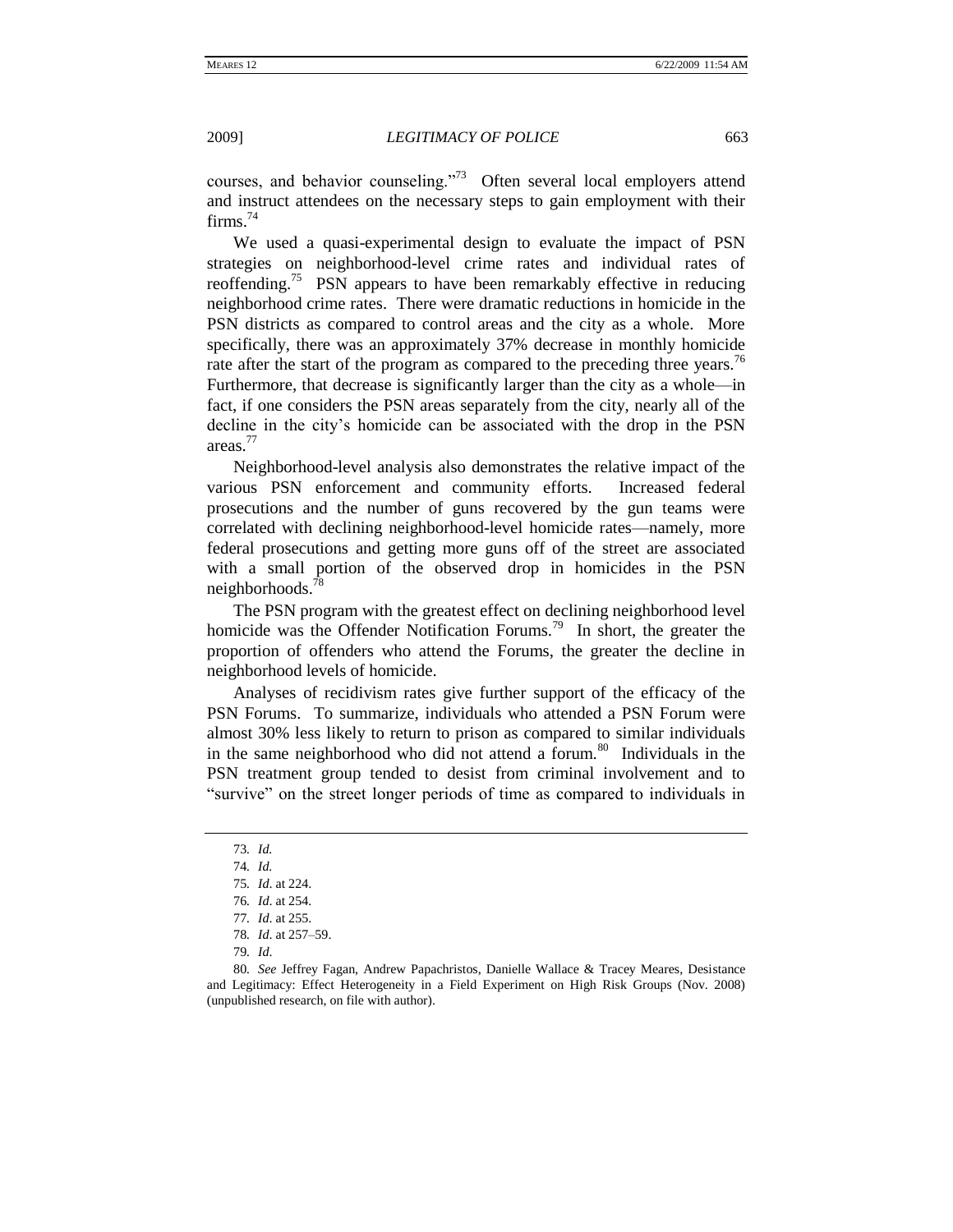the control group.<sup>81</sup> By the third year after release from prison, approximately half of all non-PSN group members have re-offended and been incarcerated, as compared to about  $25\%$  of the PSN treatment group.<sup>82</sup> Furthermore, the program appears to diminish levels of recividism and reincarceration among gang *and* non-gang members, and appears to be particularly effective for firsttime offenders, those individuals who have been convicted of only a single prior offense.<sup>83</sup>

There is a second notable strategy that some might consider more relevant to legitimacy in policing than the PSN example that I just offered. The strategy is colloquially referred to as the "High Point Model," after High Point, North Carolina, where it was implemented. The High Point Model gained some fame after it was highlighted in a *Wall Street Journal* piece penned by journalist Mark Schoofs.<sup>84</sup> The process worked this way: police officers investigated dealers and other personnel central to the operation of an open-air drug market in the West End neighborhood of High Point.<sup>85</sup> A critical aspect of this investigation was police videotape of the drug market in action and the relevant personnel.<sup>86</sup> After putting together complete cases on twelve people involved in the market, High Point police called them into the station and promised them that they would not be arrested—at least that night.<sup>87</sup> There, nine of the twelve<sup>88</sup> invited faced family members, social workers, community members, and clergy members, who confronted them about their activities and implored them to stop dealing drugs and engaging in violence.<sup>89</sup> After this first session, the nine traveled to another room where a multiagency law enforcement group was waiting for them.<sup>90</sup> The law enforcement officials were clear. The men had a choice. They could either stop dealing, or they could go to jail. $91$  To the extent that the message did not immediately sink in, the men were presented with the complete case against them, including videotape.  $92$ 

<sup>81</sup>*. See id.*

<sup>82</sup>*. See id.*

<sup>83</sup>*. See id.*

<sup>84.</sup> Mark Schoofs, *New Intervention: Novel Police Tactic Puts Drug Markets Out of Business*, WALL ST. J., Sept. 27, 2006, at A1.

<sup>85</sup>*. Id.*

<sup>86</sup>*. Id.*

<sup>87</sup>*. Id.*

<sup>88</sup>*. Id.* Only nine of the twelve invited showed up at the station.

<sup>89</sup>*. Id.*

<sup>90</sup>*. Id.*

<sup>91</sup>*. Id.* 92*. Id.*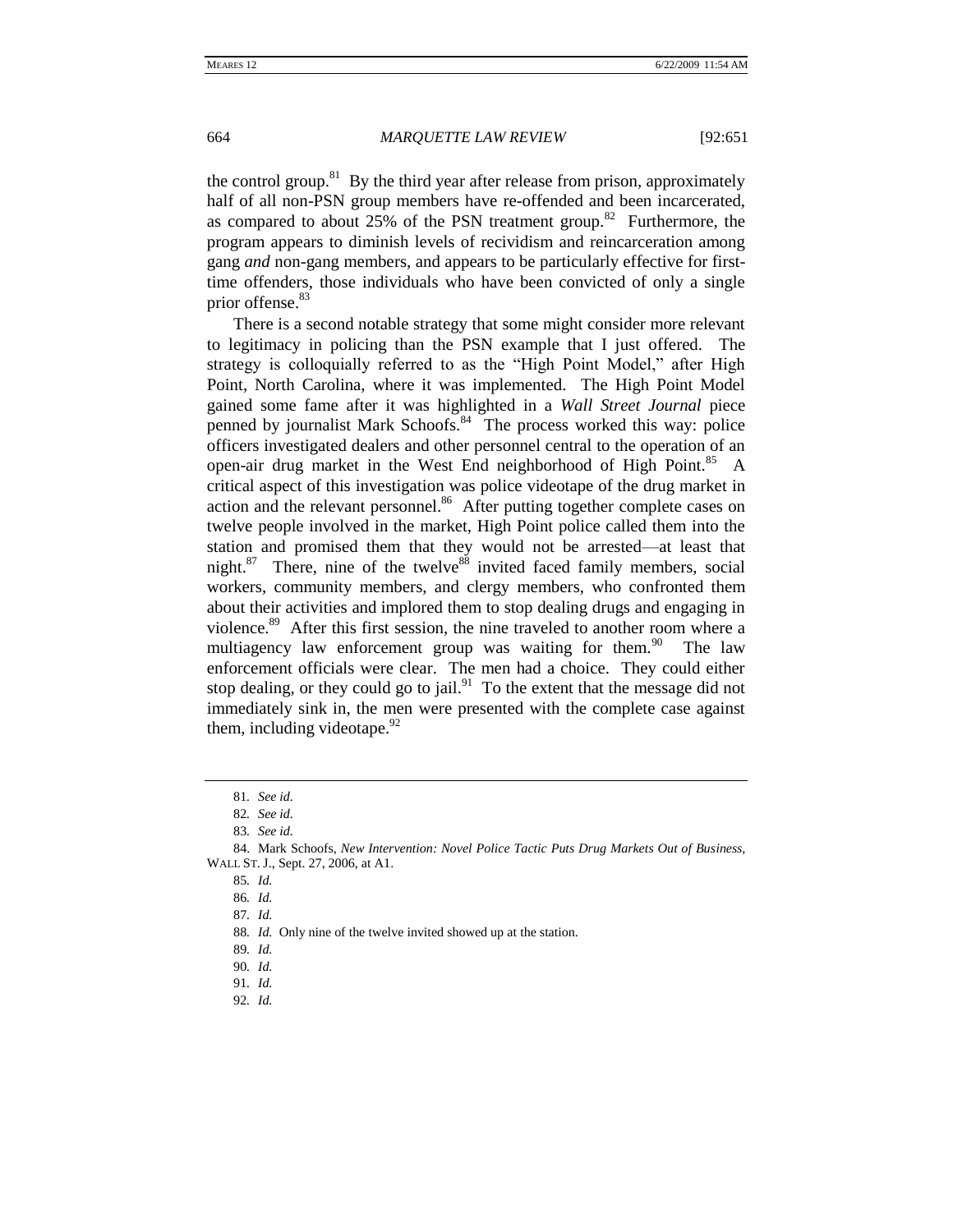According to High Point officials and associated researchers, the open-air drug market in the West End neighborhood closed that day and has not yet reopened.<sup>93</sup> Violence is down substantially. People in the neighborhood report feeling much more positive about their community and, importantly, more positive about their relationships with police.<sup>94</sup> This last point should bring to mind the theories of legitimacy that I explored earlier in this lecture. It is the engagement by police officers with relevant community members and offenders in a way that accords both groups dignity that is one key to legitimacy and one feature of both the PSN program in Chicago and the High Point Model that I've just described.

There are differences, to be sure, between High Point and Chicago PSN, but both share a number of critical features. Each site implemented a process that emphasizes direct moral engagement of offenders by a group of law enforcement agents, community service providers, and, critically, members of the community—often street workers or former offenders (sometimes one and the same)—who discuss the importance of turning away from activities that harm communities, such as violence and drug selling.

At each location, the sessions are not designed to scare the participants straight, nor are they preachy. Instead, they are intended to promote the individual agency of offenders to make good choices rather than bad ones by stressing to participants the profound need of the community for safety and security, the eagerness of the partners to help offenders change their lives, and the consequences should they choose to engage in gun crime or drug dealing. And, at each location legitimacy is critical. Whether in Chicago or High Point, Cincinnati, or the host of other cities that have seen this approach succeed, $95$  those who lead this new wave of law enforcement and community safety projects take them seriously. They understand that attempting to sustain neighborhood safety through a continuing commitment to carpetbombing and locking up the next generation of young African-American men is doomed to failure. They understand that, despite an often crippling alienation between law enforcement and communities, police, community members, and offenders alike want the streets to be safe, residents to succeed, and for jail and prison to be a rare last resort. They are discovering—in practice, not just in theory—that a normative commitment to compliance is a

<sup>93.</sup> David Kennedy, *Drugs, Race and Common Ground: Reflections on the High Point Intervention*, NAT'L INST. JUST. J., Mar. 2009, at 12, 18.

<sup>94</sup>*. Id.*

<sup>95.</sup> David Kennedy and Jeremy Travis have counted seventy-five cities. *See* Jeremy Travis, Keynote Address at the Marquette University Law School Public Service Conference: Building Communities with Justice: Overcoming the Tyranny of the Funnel 7 (Feb. 20, 2009) (transcript available at http://www.jjay.cuny.edu/web\_images/Marquette\_Law\_School.pdf).